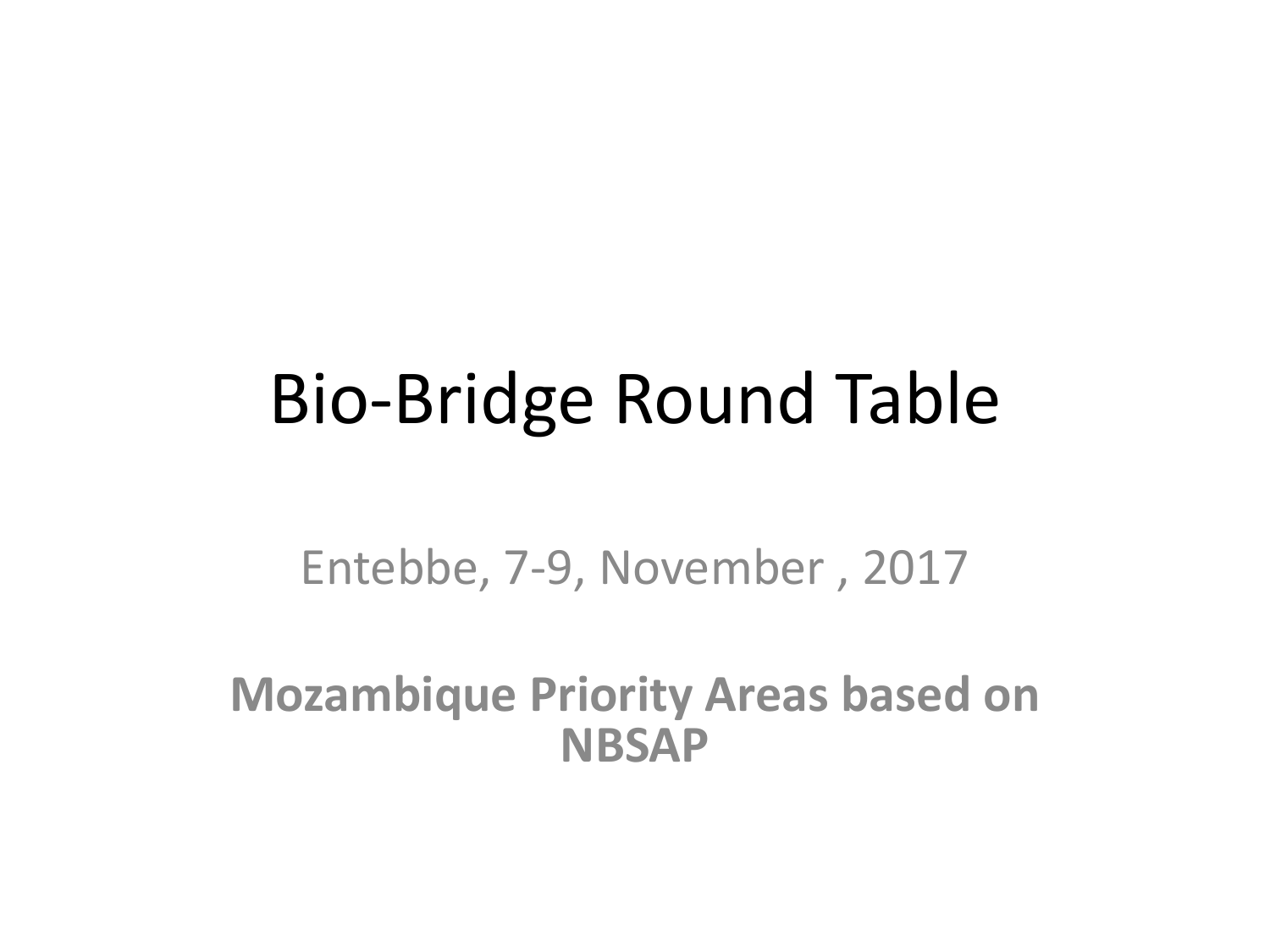# Background

- Rapid economic development of the country in the past years has dictated a strong pressure on biodiversity
- The investment in the infra-structure sectors, mining (coal and minerals), agriculture (mainly commercial large scale), forests (forest plantation of exotic sp and selective logging of native sp) and fisheries has resulted in changes of natural ecosystems which are in still little known and reported.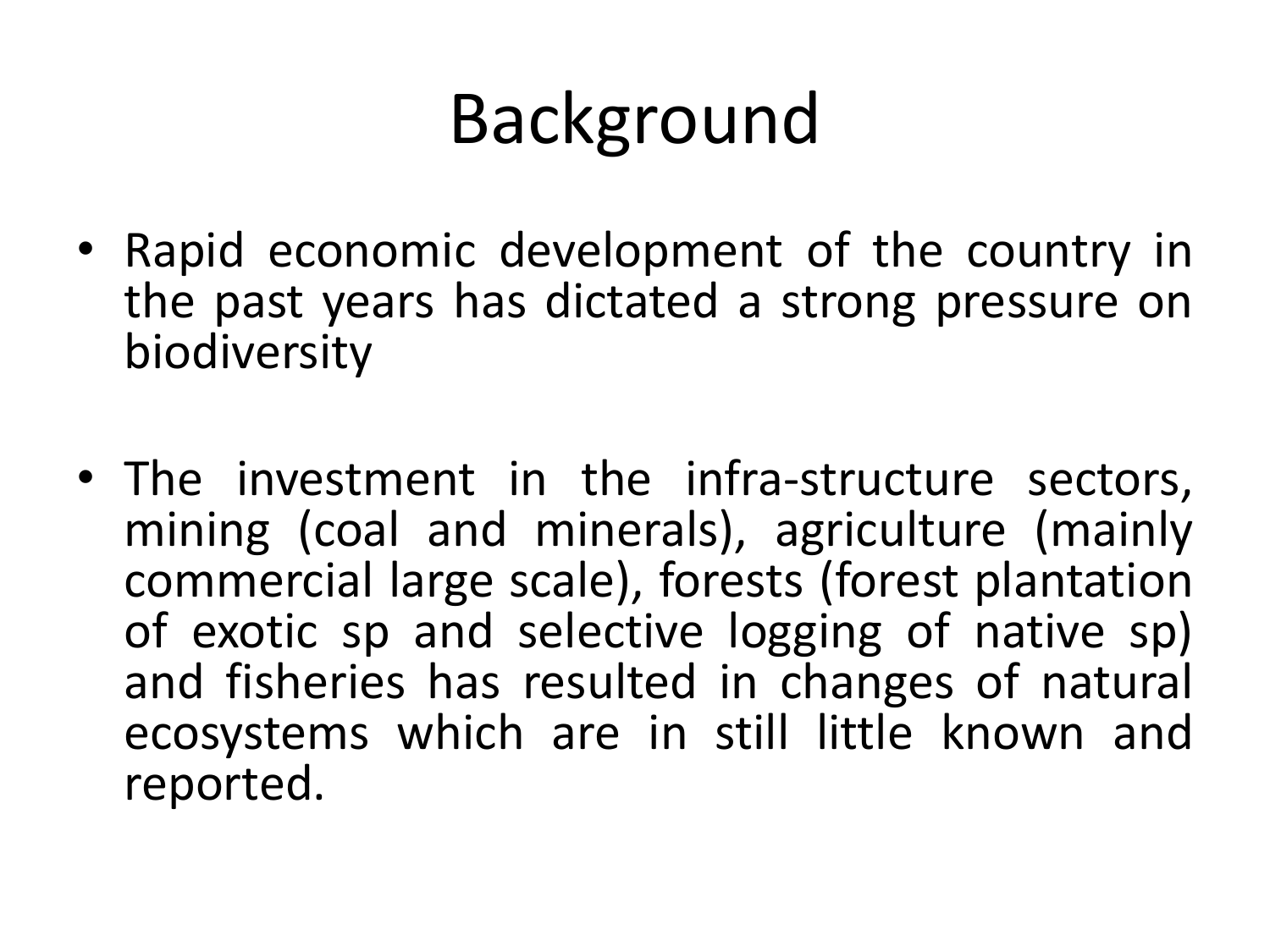#### **Strategic objective A: Reduce the direct and indirect causes of degradation and loss of biodiversity:**

• **Priority :** Increase the level of awareness of the Mozambican population about the values of biodiversity and the impacts that human activity can cause & Promote the involvement of private sector in awareness campaigns and capacity building

#### **Strategic objective B: Improve the status of biodiversity by preserving the diversity of ecosystems, habitats and species and genes**

- **Priority :** Redefining of the present protected areas and inclusion of the centers of endemism of the mountain, marine ecosystems to national network of protected areas
- Promote research oriented to understand the state, value, causes of loss and measures for biodiversity conservation